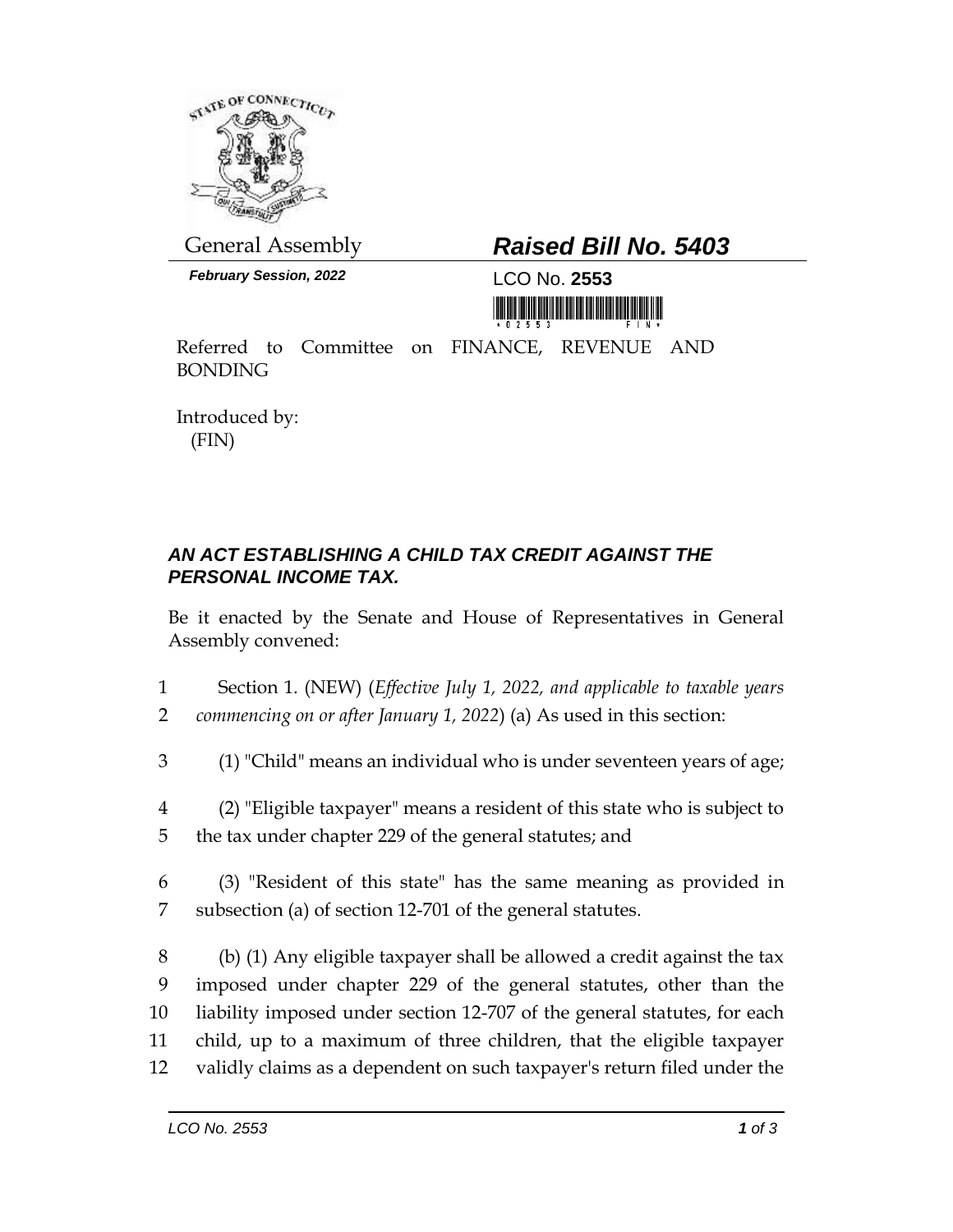federal income tax for the applicable taxable year.

 (2) An eligible taxpayer may claim one of the options set forth in this subdivision:

 (A) Six hundred dollars per child, provided such amount shall be reduced ten per cent for every one thousand dollars, or fraction thereof, of federal adjusted gross income over (i) one hundred thousand dollars for an individual who files a return under the federal income tax as an unmarried individual or a married individual filing separately, (ii) one hundred sixty thousand dollars for an individual who files a return under the federal income tax as a head of household, and (iii) two hundred thousand dollars for individuals who file a return under the federal income tax as married individuals filing jointly or as a surviving spouse, as defined in Section 2(a) of the Internal Revenue Code of 1986, or any subsequent corresponding internal revenue code of the United States, as amended from time to time. The credit allowed under this subparagraph shall not be used to reduce the taxpayer's liability to less than zero; or

 (B) Four hundred twenty dollars per child, provided such amount shall be reduced ten per cent for every one thousand dollars, or fraction thereof, of federal adjusted gross income over (i) one hundred thousand dollars for an individual who files a return under the federal income tax as an unmarried individual or a married individual filing separately, (ii) one hundred sixty thousand dollars for an individual who files a return under the federal income tax as a head of household, and (iii) two hundred thousand dollars for individuals who file a return under the federal income tax as married individuals filing jointly or as a surviving spouse. The credit allowed under this subparagraph shall not exceed four and one-half per cent of the eligible taxpayer's federal adjusted gross income. If the amount of the credit allowed pursuant to this subparagraph exceeds the eligible taxpayer's liability for the tax imposed under chapter 229 of the general statutes, the Commissioner of Revenue Services shall treat such excess as an overpayment and, except as provided under section 12-739 or 12-742 of the general statutes, shall